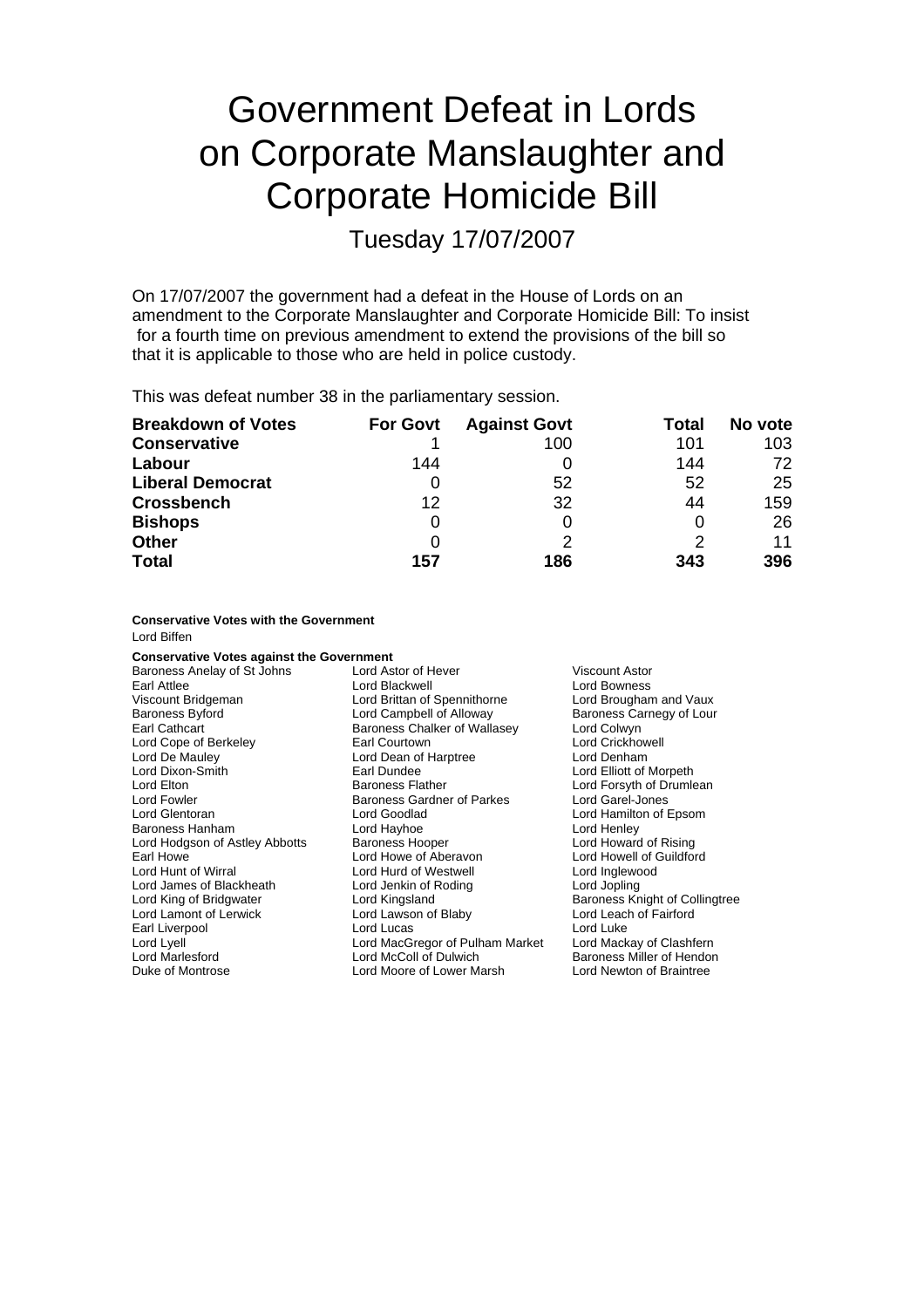external Baroness Noakes Lord Northbrook Lord Norton of Louth<br>Baroness O'Cathain Lord Northbrook Lord Norton Baroness Park of Mc Baroness O'Cathain **Earl Onslow** Earl Onslow Baroness Park of Monmouth<br>
Lord Parkinson **Baroness Platt of Writtle** Lord Parkinson **Lord Pilkington of Oxenford**<br>
Lord Reav<br>
Lord Reav Lord Roberts of Conwy **Baroness Seccombe** Earl Selborne<br>
Lord Selkirk of Douglas **Baroness Sharoles**<br>
Lord Selsdon **Baroness Sharoles** Lord Selkirk of Douglas Lord Selsdon Baroness Sharples Cord Selsdon Baroness Sharples Cord Sheikh Baroness Sharples Cord Sheikh Baroness Sharples Cord Sheikh Baroness Sharples Cord Sheikh Baroness Sharples Cord Sheikh Baro Lord Shaw of Northstead Lord Sheikh Earl Shrewsbury<br>
Lord Soulsby of Swaffham Prior Lord Stewartby Lord Strathclyde Lord Soulsby of Swaffham Prior Lord Stewartby Lord Strathcluster and Strathcluster Lord Strathcluster and Strathcluster Lord Teylor Strathcluster Lord Teylor Strathcluster and Teylor of Holbeach Lord Tebbit Lord Swinfen Lord Taylor of Holbeach Lord Tebbit Lord Tugendhat Viscount Ullswater<br>
Lord Waddington<br>
Lord Wakeham Baroness Wilcox

#### **Labour Votes with the Government**

Lord Berkeley **Lord Bhattacharyya**<br>
Baroness Blood **Corporation**<br>
Lord Borrie Lord Foster of Bishop Auckland Lord King of West Bromwich Lord Morris of Manchester Lord Parekh Lord Pendry<br>Cord Pendry Cord Baroness Pitkeathley Baroness Ramsay of Cartvale Lord Rowlands **Baroness Royall of Blaisdon**<br>
Lord Sheldon **Baroness Royall of State Corporation** 

Baroness Adams of Craigielea Lord Adonis Lord Ahmed Baroness Andrews **Example 2** Lord Archer of Sandwell **Baroness Ashton of Upholland**<br>
Lord Baroness Ashton of Brighton **Corporation**<br>
Lord Baroness Ashton of Brighton Lord Bach **Lord Barnett** Lord Barnett Lord Bassam of Brighton<br>
Lord Barkeley **Lord Bhattacharvya** Lord Bilston<br>
Lord Bilston Lord Brett Lord Brooke of Alverthorpe Lord Brookman<br>Lord Brooks of Tremorfa Lord Burlison Lord Campbell-Lord Brooks of Tremorfa Lord Burlison Lord Campbell-Savours<br>
Lord Carter of Coles 
Lord Carter of Coles
Lord Christopher Viscount Chandos<br>
Lord Clarke of Hampstead<br>
Lord Clinton-Davis Lord Clark of Windermere Lord Clarke of Hampstead Lord Clinton-Davis<br>Baroness Cohen of Pimlico Lord Corbett of Castle Vale Baroness Crawley Baroness Cohen of Pimlico **Lord Corbett of Castle Vale** Baroness Crawley<br>
Lord Cunningham of Felling **Lord Davidson of Glen Clova** Lord Davies of Oldham Lord Cunningham of Felling Lord Davidson of Glen Clova Lord Davies<br>
Lord Davies of Coity **Constant Constant Baroness Dean of Thornton-le-Fylde** Lord Dixon Baroness Dean of Thornton-le-Fylde Lord Donoughue **Lord Drayson**<br>
Lord Evans of Temple Guiting **Lord Evans of Parkside Lord Evans of Lord Falconer of Thoroton** Lord Evans of Temple Guiting Lord Evans of Parkside Lord Ealconers Cord Falconer Cord Falconer Cord Filkin<br>Baroness Farrington of Ribbleton Lord Faulkner of Worcester Lord Filkin Baroness Farrington of Ribbleton Lord Faulkner of Worcester Lord Filkin Baroness Gale <sup>1</sup> 1982 Lord Gavron 1996 Baroness Gibson of Market Rasen<br>Baroness Golding 1996 Lord Gordon of Strathblane 1996 Baroness Gould of Potternewton Baroness Golding **Lord Gordon of Strathblane** Baroness Gould of Potternewton<br>
Lord Graham of Edmonton **Lord Grantchester Baroness Could Strathbaroness** Lord Griffiths of Burry Port Lord Grocott Lord Harris of Haringey Lord Harrison Lord Hart of Chilton **Lord Haskel Cord Havorth**<br>
Baroness Henig **Cord Haskel Lord Havorth**<br>
Baroness Henig Baroness Hilton of Eggardon Baroness Hollis of Heigham Baroness Henig Baroness Hilton of Eggardon Baroness Henigham Baroness Hollis Cord Hoyle<br>
Baroness Howells of St Davids Lord Hoyle Baroness Howells of St Davids Lord Hughes of Woodside **Lord Hunt of Kings Heath** Lord Irvine of Lairg<br>
Baroness Jones of Whitchurch Lord Jones Lord Jones Lord Jordan Baroness Jones of Whitchurch Lord Jones Lord Jordan Lord Lea of Crondall Lord Levy Lord Lipsey Baroness Lockwood **Lord Lord Lofthouse of Pontefract** Lord Macdonald of T<br>
Lord Mackenzie of Culkein Lord Mackenzie of Framwellgate Lord Malloch-Brown Lord Mackenzie of Framwellgate Lord Mason of Barnsley **Baroness Massey of Darwen** Lord Maxton Baroness McDonagh **Baroness McIntosh of Hudnall** Lord McIntosh of Haringey<br>
Lord McKenzie of Luton Lord Mitchell **Multiple Baroness Morgan of Huyto** Lord McKenzie of Luton Lord Mitchell **Lord Mitchell Baroness Morgan of Huyton**<br>Lord Morgan Lord Morgan Baroness Morgan of Drefelin Baroness Morris of Yardley Lord Morgan of Drefelin<br>
Baroness Morgan of Drefelin<br>
Lord Paul<br>
Lord Paul Lord Pendry **Communist Communist Baroness Pitkeathley** Cord Plant of Highfield<br>
Baroness Quin<br>
Lord Puttnam Cord Particle Baroness Quin Baroness Quin<br>
Lord Randall of St Budeaux<br>
Baroness Rendell of Babergh Lord Richard Lord Rooker Lord Rosser Viscount Simon Lord Smith of Leigh<br>
Lord Smith of Leigh<br>
Lord Strabolgi Baroness Taylor of I Lord Soley **Lord Strabolgi Baroness Taylor of Bolton**<br>
Lord Temple-Morris **Lord Thomas of Macclesfield** Baroness Thornton Lord Thomas of Macclesfield

Lord Rees<br>
Baroness Seccombe<br>
Earl Selborne Lord Walker of Worcester

> Lord Anderson of Swansea Lord Boyd of Duncansby Lord Griffiths of Burry Port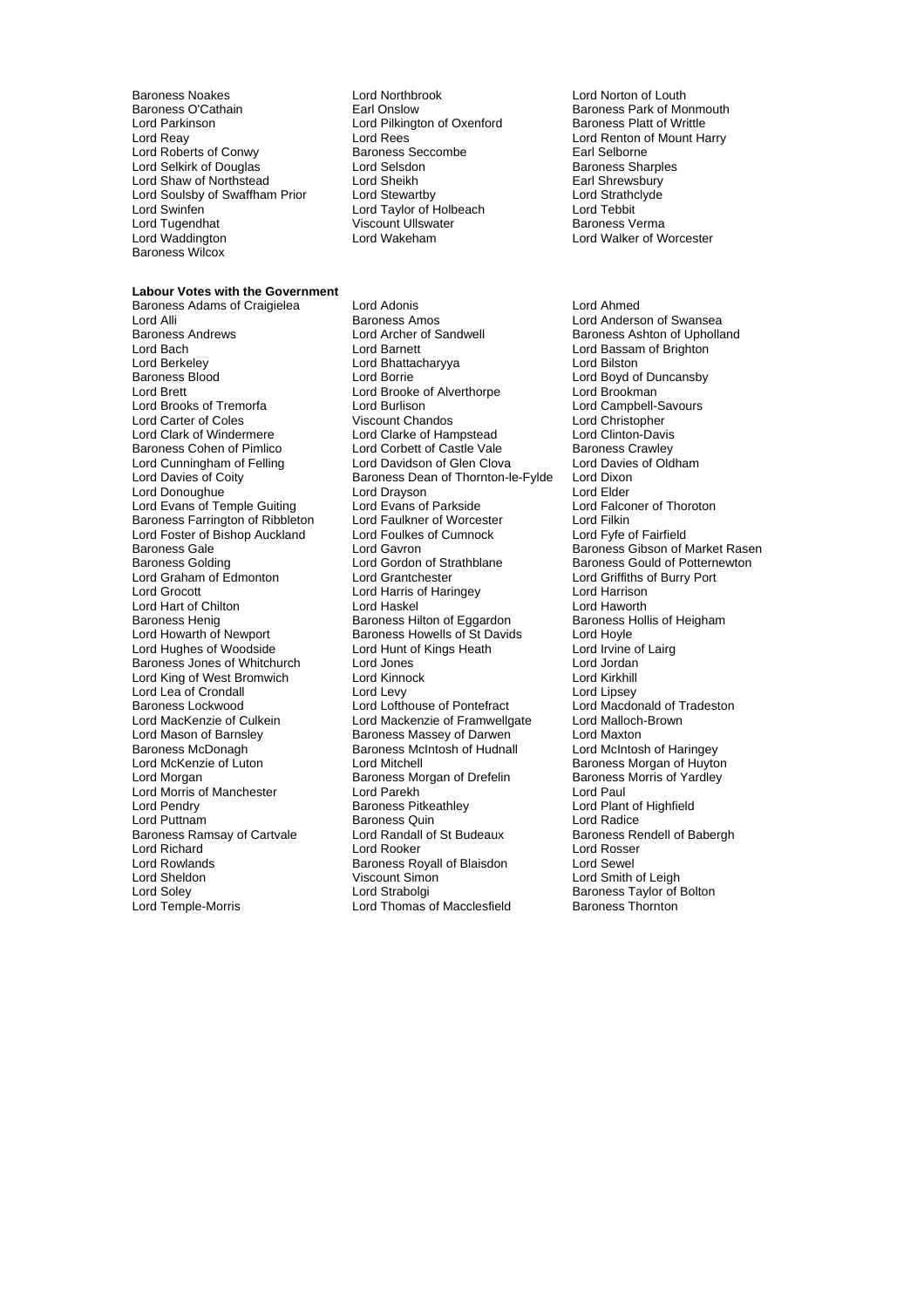Lord Tomlinson Lord Truscott Lord Tunnicliffe Baroness Whitaker **Material Contract Contract Contract Contract Contract Contract Contract Party Contract Party**<br>
Lord Woolmer of Leeds Lord Voung of No

Lord Wedderburn of Charlton

**Labour Votes against the Government**

### **Liberal Democrat Votes with the Government**

### **Liberal Democrat Votes against the Government**

Lord Addington Lord Avebury Baroness Barker Baroness Bonham-Carter of Yarnbury Lord Bradshaw Lord Burnett Lord Carlile of Berriew Lord Chidgey Lord Clement Lord Clement Clement Lord Clement Lord Clement Clement Lord Dvkes Lord Cotter العامل العربية Lord Dholakia<br>المسلم المسلم المسلم المسلم المسلم المسلم المسلم المسلم المسلم المسلم المسلم المسلم المسلم المسلم المسلم المس<br>المسلم المسلم المسلم المسلم المسلم المسلم المسلم المسلم المسلم المسلم Viscount Falkland Lord Fearn Lord Greaves Lord Lee of Trafford **Lord Lester of Herne Hill** Baroness Linklater of Butterstone<br>
Lord Livsey of Talgarth Lord Mackie of Benshie **Lord Mackiennan of Rogart** Baroness Maddock **Lord McNally** Lord Methuendess Maddock Lord Methuendess Neuberger **Lord Methuendess Neuberger** Lord Newby Baroness Miller of Chilthorne Domer Baroness Neuberger Lord Newby Lord Redesdale Lord Rodgers of Quarry Bank<br>
Lord Russell-Johnston Lord Sandberg Lord Shutt of Greetland<br>Lord Taverne Lord Taverne **Lord Teverson**<br>
Lord Thomas of Gresford Baroness Thomas of Winchester Baroness Tonge Lord Thomas of Gresford Baroness Thomas of Winchester<br>
Lord Tordoff Baroness Thomas of Winchester Lord Wallace of Saltaire Baroness Williams of Crosby

Lord Holme of Cheltenham Lord Kirkwood of Kirkhope<br>Lord Lester of Herne Hill Baroness Linklater of Butte Lord Mackie of Benshie Lord Maclennan of Rogart<br>
Lord McNally Lord Methuen Lord Sandberg Baroness Sharp of Guildford<br>
Lord Sandberg Baroness Sharp of Guildford<br>
Lord Steel of Aikwood Lord Tyler<br>Baroness Walmsley **Lord Vallance of Tummel**<br>Lord Watson of Richmond

Baroness Turner of Camden Baroness Vadera Baroness Wall of New Barnet<br>
Lord Warner Camden Barones Vedderburn of Charlton Lord West of Spithead Lord Young of Norwood Green

Lord Boston of Faversham Lord Cameron of Dillington Lord Carey of Clifton<br>Viscount Colville of Culross Saroness Finlay of Llandaff Lord Kerr of Kinlochard

Lord Harries of Pentregarth<br>Farl Listowel

## **Crossbench Votes with the Government**<br>Viscount Allenby of Megiddo **Lord Armstrong of Ilminster**

Viscount Allenby of Megiddo<br>
Lord Boston of Faversham
Lord Cameron of Dillington
Lord Boston of Clifton
Lord Boston of Clifton

Lord Marsh Lord St John of Bletso Viscount Tenby

## **Crossbench Votes against the Government**

Baroness Darcy de Knayth **Lord Dear** Lord Dear Lord Elystan-Morgan<br>
Lord Elystan-Morgan **Baroness** Greengross

Lord Ampthill **Lord Ampthill** Viscount Bledisloe **Lord Browne of Belmont**<br>
Lord Cobbold **Collect Baroness** Coussins Lord Dahrendorf Baroness Coussins Fassex Lord Dahrendorf<br>
Lord Dear
Fassex Coussins<br>
Lord Dear
Baroness D'Souza Baroness Howe of Idlicote<br>
Lord Hylton Earl Listowel<br>
Lord Maginnis of Drumglass Baroness Masham of Ilton<br>
Baroness Masham of Ilton Lord Lloyd of Berwick Lord Maginnis of Drumglass Baroness Manuscular Baroness Maginnis of Drumglass Baroness Ma<br>
Lord Monson Cord Palmer Lord Monson Viscount Montgomery of Alamein Lord Palmer Lord Powell of Bayswater<br>Lord Skidelsky Lord Rowe-Beddoe Lord Skidelsky Viscount Slim Baroness Stern **Exercise Stern Lord Walpole**<br>Baroness Warnock **Baroness Young of Hornsey** Lord Walton of Detchant Baroness Young of Hornsey

Baroness Finlay of Llandaff

### **Bishop Votes with the Government**

**Bishop Votes against the Government**

**Other Votes with the Government**

#### **Other Votes against the Government**

Lord Beaumont of Whitley **Lord Stoddart of Swindon**